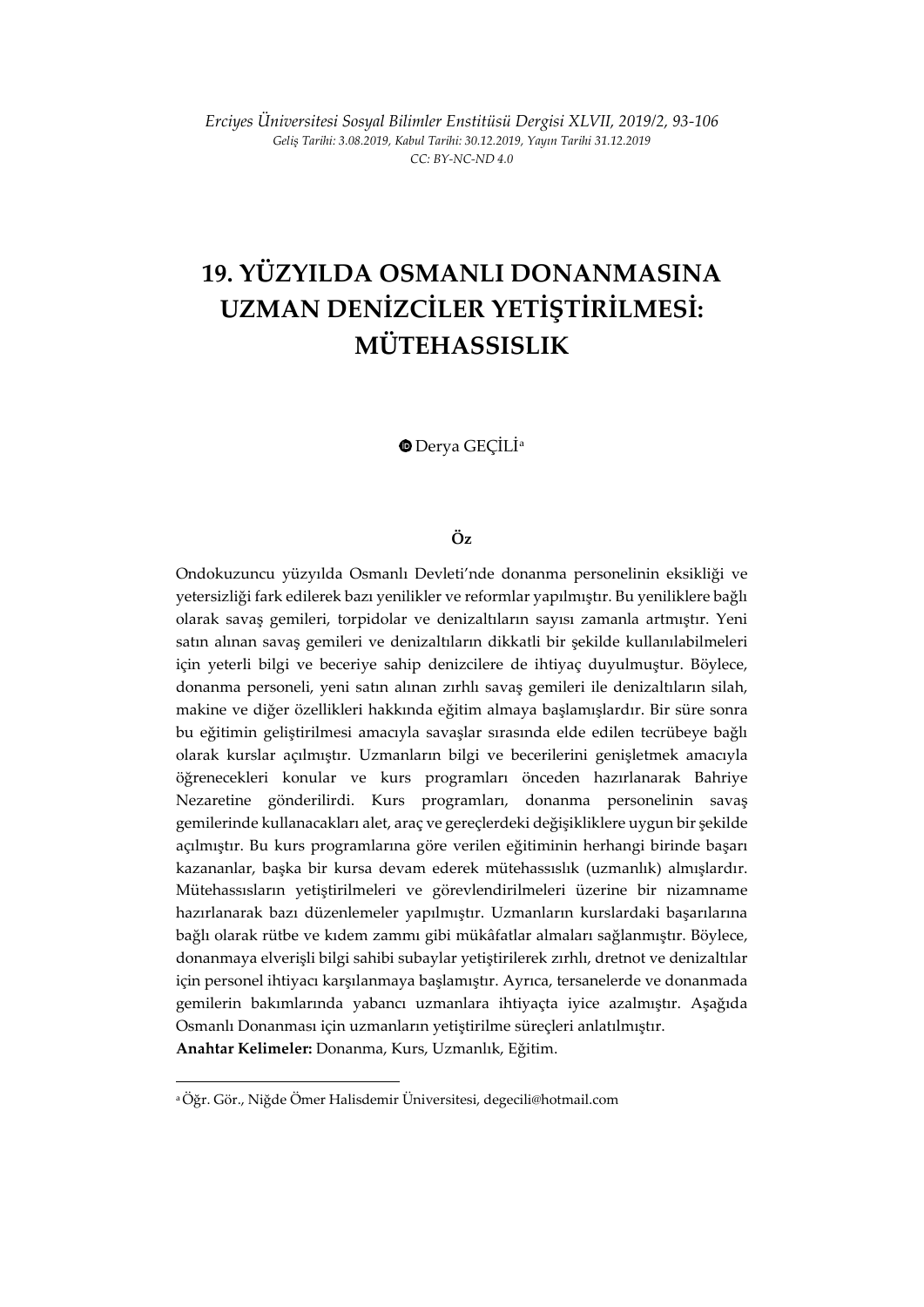# **TRAINING OF MARINE SPECIALISTS (EXPERTISE) FOR OTTOMAN NAVY IN THE NINETEENTH CENTURY**

Since the presence of human beings, technology has always had a great importance in every field. As of the 18th Century, a great development and competition started in ship technology among the European states. As armored battleships, torpedoes and steamboats were produced, navies could move faster. In the Navy of the Ottoman State; however, the transition from sailing ships to armored ships was quite slow. Since the Ottoman State did not accept that it was falling behind European states in terms of developments, these innovation movements could not be followed immediately. However, as a result of major disasters like Çeşme Disaster and the Navarino Incident that were faced in seas, deficiencies were noted in terms of science and technology, and some innovations and reforms were started. In this way, an important step was taken in terms of the development in maritime issues, and steam warships were built in shipyards. Depending on these innovations, modern armored battleships were purchased from Europe, and the number of torpedoes and submarines were increased. For the purpose of using these ships consciously, welltrained and equipped staff were required. Firstly, experts were brought from Europe to meet such needs; however, there were problems because of the difference in language and the high fees for such staff. After a while, the Navy School was opened to meet the deficiency in terms of staff in the Ottoman Navy. In this Navy School, classes were divided into departments, and education was provided according to the relevant fields. At the end of three years, students were sent to the Navy with the title of "marine students", and then to Europe for training. These marine students received language training for the first six months, and spent twelve months at the German Navy School on their fields. If marine students completed their exams successfully, they were sent to courses in the fourth grade and in the German Naval School, where they were trained further. These courses were opened based on the tools and equipment that they would see and use on their warships. The marine students were taken to an exam after receiving direct practical courses in these courses. Those who succeeded in these exams were sent to drilling ships with the rank of "lieutenant" according to their numbers. The lieutenants were given responsibility in many positions of the drill ships as much as possible, and were made to understand the training they received in school. The lieutenants started their duties as officers if they succeeded after passing an exam after four years. The officers sailed for two years after the date they were promoted to this rank, and were then sent to the service of division and shift officers in battleships for at least one year. If they complied with the conditions that were required, they were sent to Naval School and the branches of the civil service.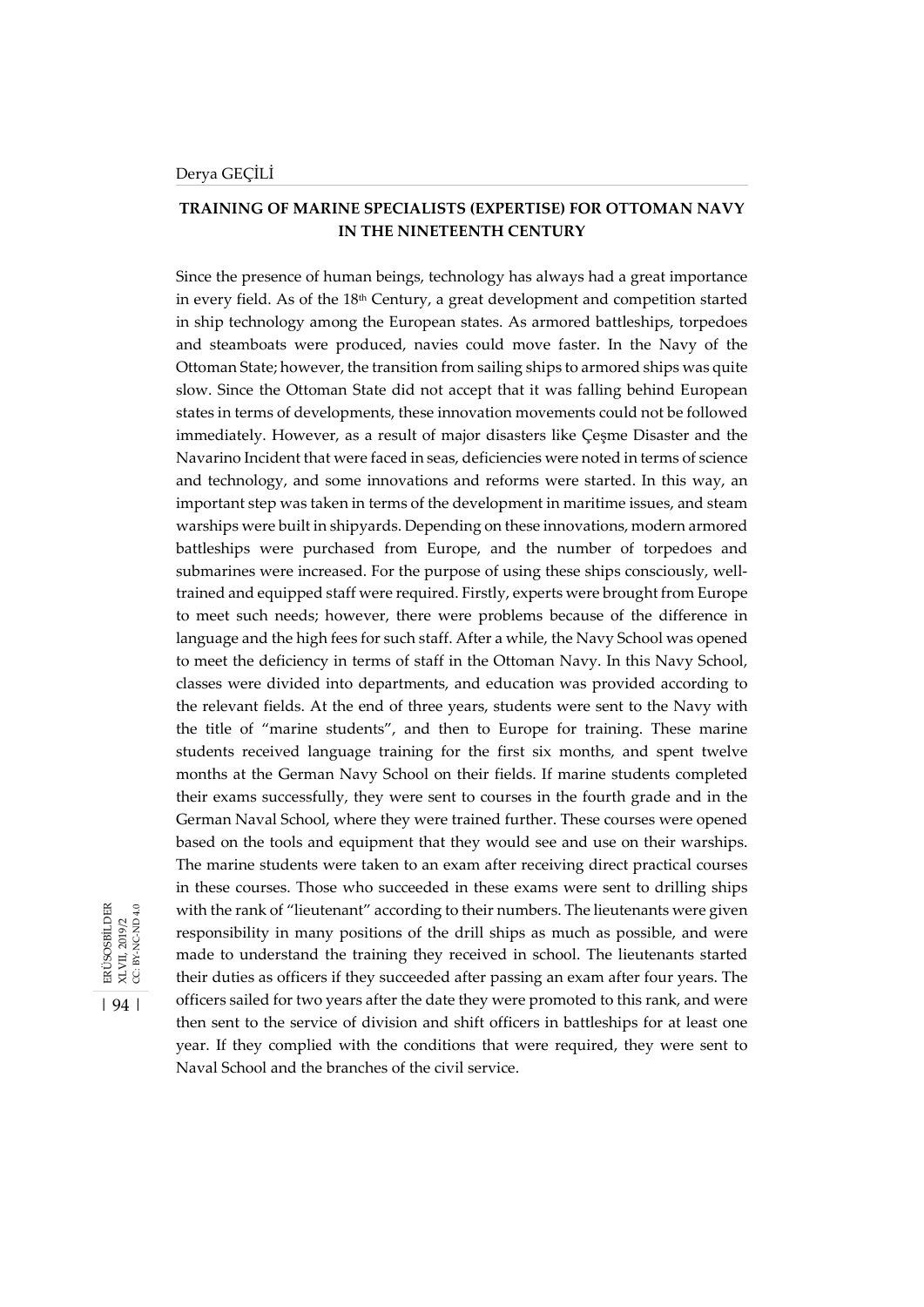#### *19. Yüzyılda Osmanlı Donanmasına Uzman Denizciler Yetiştirilmesi: Mütehassıslık*

The term "specialist" is the title used for someone who has qualified in a specific program. Firstly, the staff were sent abroad for training because of the deficiency of specialized training in the Ottoman State. Specialists were started to be trained in the Ottoman Navy with the innovations made in military education as well as in the navy like the European states. A law was prepared in the Second Department of the Ministry of Naval Affairs under the title of "Draft Law on Specialists" for the training of specialized officers (expert officers) in the Ottoman Navy. The purpose of the Draft Law was prepared and put into practice during the parliamentary meetings, which were also attended by Ahmed Murad Efendi from the Second Department and the Third Branch of the Navy on June 3, 1914. The officers, who received a diploma in the fields of cannons, torpedoes, mines, navigation, electricity, machinery, construction, radio, and telegraph, could continue their trainings in this way. Later, the decision was made to include this regulation also for aircrafts and submarines. In this way, lieutenants, captains, senior captains, and if needed, corvette captains or mariners of equivalent ranks were employed in the specialty services. When these specialists were selected, attention was paid to ensure that they were officers of adequate levels to carry out these duties. The educational level and qualifications of these officers who were to be appointed as specialists were mainly considered. To expand the knowledge and skills of mariners in line with their specialties, the subjects and course programs to be applied were prepared in advance and sent to the Navy Ministry. The course programs were prepared in line with the changes in the equipment and tools that the navy personnel would use on warships. With the trainings provided in these courses, mariners were given information to learn their profession fully and to have knowledge about the seas and ports of the Ottoman State and foreign states. Those who succeeded in any of these courses and who continued to another course were given the title of "specialist". In this way, specialist officers who had adequate knowledge for the navy were trained; and it was ensured that their training was excellent. When successful results were received from specialist educations, a new regulation was prepared on better training and assignment of mariners and some new arrangements were made. Depending on the success of the officers in these courses, it was ensured that the specialists were given awards like promotions and seniority raises. In this way, staff that had knowledge of the navy were trained, and the staff requirements for armored, dreadnought, and submarines were also covered. In addition, the need for foreign specialists was greatly reduced for the maintenance of ships in the shipyards and in the navy. The training process of the specialists for the Ottoman Navy is explained below.

ERÜSOSBİLDER<br>XLVII, 2019/2<br>CC. BY-NC-ND 4.0 ERÜSOSBİLDER CC: BY-NC-ND 4.0 XLVII, 2019/2 | 95 |

**Keywords:** Navy, Course, Specialization, Education.

$$
* * *
$$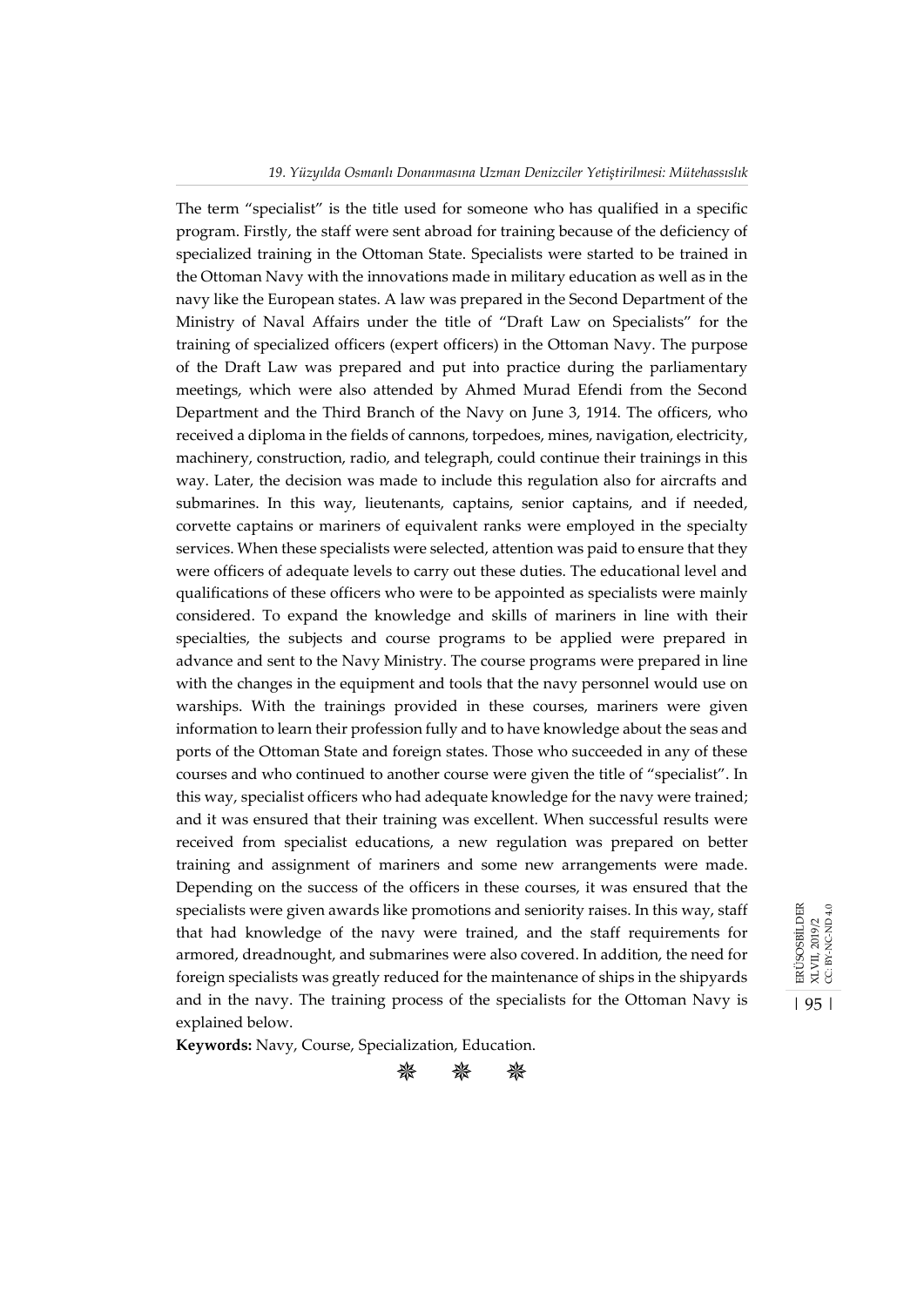| 96 |

ERÜSOSBİLDER<br>XLVII, 2019/2<br>CC. BY-NC-ND 4.0

ERÜSOSBİLDER XLVII, 2019/2 CC: BY-NC-ND 4.0

# **Giriş**

İnsanlığın var oluşundan bu yana teknoloji konusu, her alanda ve her zaman büyük bir öneme sahiptir. 18. yüzyıldan itibaren Avrupa devletleri arasında gemi teknolojisinde büyük bir gelişme ve yarış başlamıştı. Zırhlı savaş gemileri, torpido ve istimbotlar üretildiği için daha seri hareket ediliyordu (DMA, BD.R, 1913: 12/220-1). XIX. Yüzyılda Osmanlı Devleti'nde Navarin Olayı ile Çeşme Faciası gibi denizlerde yaşanan büyük felaketler sonucunda savaş gemilerindeki bu değişimler fark edilerek yeniliklere başlanmıştı. Avrupa usullerine uygun gemiler inşa edilerek Türk savaş filoları, yeni baştan meydana getirilmeye çalışılıyordu. Aynı zamanda bu gemileri bilinçli bir şekilde yönetecek, kullanabilecek iyi öğrenim ve eğitim görmüş personele ihtiyaç olduğu da gözden kaçırılmamıştı. Avrupa'dan uzmanlar getirilmiş olsa da dil farklılığı ve oldukça fazla ücret almaları nedeniyle sorunlar yaşanabiliyordu. Osmanlı Donanmasında modern zırhlı gemilerdeki eleman eksikliği nedeniyle okullar açılarak zamanla personel ihtiyacı karşılanmaya başlanmıştı. Sultan Abdüllaziz döneminde, 1870 yılında Heybeliada'daki okulun içinde yatılı olmak üzere Bahriye Mektebi açılmıştı. Bahriye Mektebinde sınıflar zamanla bölümlere ayrılarak alanına göre eğitim verilmişti. Okula kabul edilecek öğrencilerin bazı şartları taşımaları zorunlu oluyordu. Buna göre; dededen Osmanlı tebaası ve Müslüman olmaları şarttı. Hıristiyan veya Museviler, mektebe kabul edilmezlerdi. Hazırlık ve birinci sınıf öğrencisinin 14 yaşından küçük ve 15 yaşına girmemiş olması gerekiyordu (Güverte Mühendislerinin Tahsilleri Hakkında Talimatname, 1913: 3). Yaş için yalnız yazılı vesika esas alınmaz, aynı zamanda vücudunun hali ve akli durumunun da o yaşta görünmesine dikkat edilirdi. Talipler, ibtidâi veya sultani mekteplerinden başarıyla mezun olmalılardı. Her talibin sağlığıyla ilgili olarak bedeninde noksanlık, dilinde kekemelik, işitme sorunu, renk körlüğü doğum öncesi ya da sonrasında herhangi bir hastalığa meyli ve hiçbir zayıflığı bulunmamalıydı (DMA, BN, 1913: 85/171). Ayrıca, her konuda yaşıyla uygun bir derecede büyümüş olması da şarttı. Bu muayene de özellikle deniz hayatının zorluk ve zahmetlerine tahammül edebilecek öğrencilerin seçilmesine çalışılırdı. Sağlık heyetinin karşısında mesleğe uygun olduklarını kanıtlarlarsa mektebe kabul edilirlerdi. Muayene ve imtihana kabul edilmeyenlerin soru sorma ve itiraz hakları olmuyordu. Mektebe kabul edilen öğrenciler, önce hazırlık sınıflarında eğitim alır, ardından sınava tabi tutulurlardı. Bu sınavda başarılı olanlar, Bahriye Mektebine öğrenci olarak kabul edilirdi (Güverte Deniz Talebesinin Talim Sefinesinde Talimleri Hakkında Talimatname, 1918: 2). Öğrenciler, üç yılın sonunda "deniz talebesi" unvanıyla donanmaya kabul edilir, ardından eğitim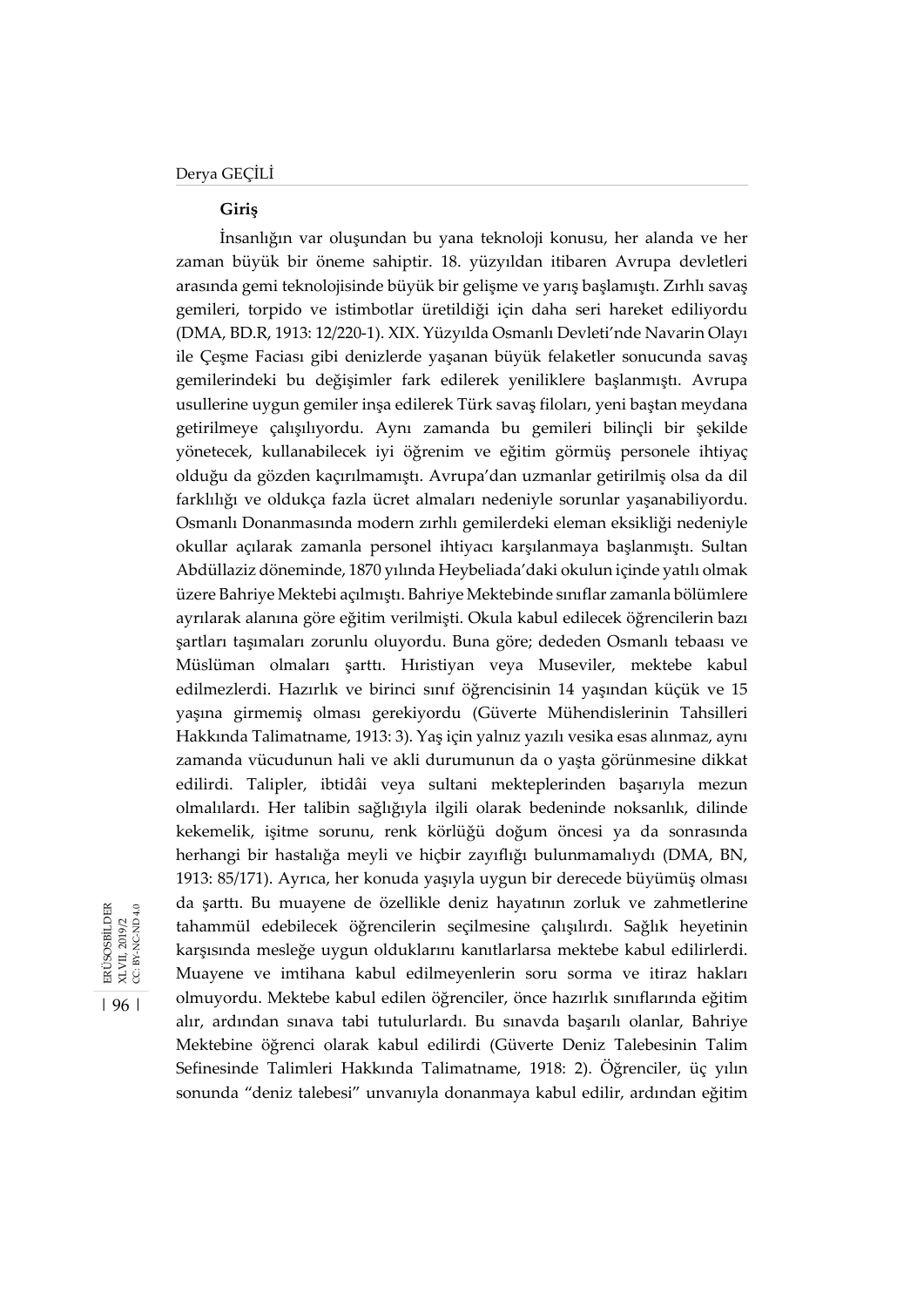#### *19. Yüzyılda Osmanlı Donanmasına Uzman Denizciler Yetiştirilmesi: Mütehassıslık*

amacıyla Avrupa'ya gönderilirlerdi. Almanya'ya gönderilen talebe, ilk altı ay lisan eğitimi aldıktan sonra on iki ay kadar Alman Bahriye Mektebine kabul edilirdi (BOA, ŞD, 1918: 23/13-1-2). Talebeler, gerek dördüncü sınıfta ve gerekse eğitim aldıkları Alman Bahriye Mektebinde sınavlarını başarıyla tamamlarsa talimatnamede belirtildiği üzere altı aylık kurslara katılırlardı. Her kursun sonunda imtihan yapılıyor, herhangi bir imtihanda aldığı numaralar %50'nin üstünde olanlar imtihanı vermiş kabul edilerek şehâdetnâme (diploma) alıyorlardı (BOA, ŞD, 1914: 20/12-5-2). %50 ve %0'den az numara alanlar şehâdetnâme için yeterli görülmezlerdi. Talebeler, kursların sonunda bir sene kadar doğrudan uygulamalı ders alınca önce mülâzım, daha sonra ise zabit (subay) olarak görevlendirilmişlerdir (DMA, III. Daire, 1913: 30/8). Osmanlı Donanmasında göreve başlayan subayların zırhlı, dretnot, kompazayt, denizaltı ve kruvazör, torpidobotların silah, makine ve diğer özellikleri hakkında son derece başarılı ve bilgi sahibi olmalarının yolları aranmıştı. Böylece, deniz subaylarının savaş gemilerinde görecekleri ve kullanacakları araç-gereçlerle ilgili mekteplere bağlı olarak biraz daha ayrıntılı yeni kurslar açılmıştı (BOA, İ.MMS, 1913: 170/25). İlk kurs sadece İngilizce ve Fransızca eğitim şubelerinden oluşmuş, bir süre sonra ise meslek kursları olarak devam etmişti. Bu kurslarda verilen eğitiminin herhangi birinde başarı kazanarak başka bir kursa devam edenlere, mütehassıslık (uzmanlık) unvanı verilmişti. Böylece, hem donanma için yeterli bilgiye sahip uzman zabitler yetiştirilmiş hem de eğitimlerinin mükemmel olması sağlanarak rütbelerine kıdem zammı gibi mükâfatlardan istifade etmeleri sağlanmıştır (DMA, BD.R, 118/12).

## **A. Mülâzım-ı Sânilik Rütbesi**

Bahriye Mektebinden mezun olan talebelerin mülâzımlığa, mülazımların yüzbaşılığa ve diğer sınıflardan olanların terfileri kıdem sürelerini tamamladıktan sonra teftiş ile sağlık kontrollerine bağlıydı. Bunun için deniz hizmeti süresini tamamlamış olmaları zorunlu tutulurdu. Rütbe ve görev için yeterli olan mülazımların askeri süresini tamamlamış, sağlıklı olduğuna dair rapor almış, donanma hizmetine yeterli ve iyi ahlak sahibi olmaları şarttı. Talebeler, kurslarda aldıkları eğitimin sonunda bir sene kadar doğrudan uygulamalı ders gördükten sonra Mülâzım-ı Sâni rütbesine terfi edebilmeleri için bir heyet tarafından sınava alınırlardı. Mülâzımlık sınavı, Eylül ayının başında yapılıyordu. Bu sınav ve muayenelerde kazanılan puanları içeren mazbatalar, bir deftere yazılarak nezarete teslim edilirdi. Mülâzımlar, kendi sınıflarına mahsus kıdemleriyle kazanmış oldukları bütün numaraların üstünlüğüne göre sıra halinde düzenlenmiş bir cetvel yapılarak açıklıklara terfi ederlerdi. Mülazımların gemilere yerleştirilmesi ve bu konulara dair Bahriye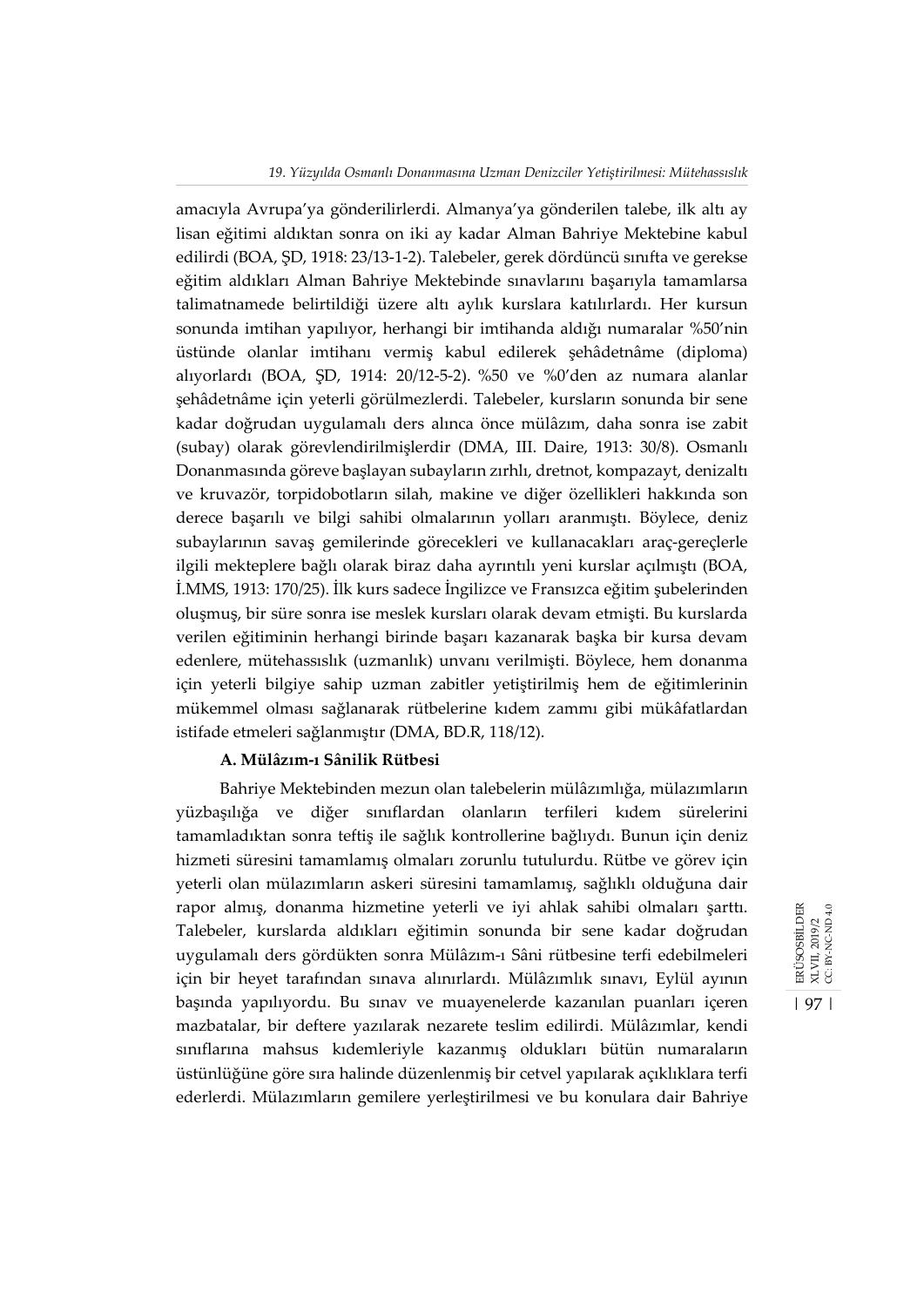#### Derya GEÇİLİ

Nezareti tarafından talimatname hazırlanmıştı. Bu talimatnameye göre; mülazımlara talim gemilerinin mümkün mertebe birçok mevkilerinde sorumluluk verilerek mektepte aldıkları eğitimi anlamalarına çalışılmıştır. Mülazımların gösterilen dersleri öğrendiklerini ve mesleklerinde başarılı olacaklarını ispat etmeleri de zorunlu olurdu. Mülâzımlar, dört sene sonunda bir sınava tabi tutularak başarılı olurlarsa zabit olarak kabul edilirlerdi (DMA, III. Daire, 1913: 30/8).

## **1. Mülazımlıktan Üst Rütbelere Terfiler**

Mülazımlık sınavında başarılı olanlar, zabit (subay) rütbesi ile kazanmış oldukları numaraların üstünlüğüne göre görevlerine başlıyorlardı. Zabitler, bu rütbeye terfi ettikleri tarihten itibaren iki sene zarfında denize açılarak en az bir sene savaş gemisinde bölük ve vardiya zabitliği hizmetine gönderilirlerdi. Bunun için "*Arzu edildiği şube-i ihtisâsa hevesi isti'dâdı olub vücûdu ve ruhi durumu müsâid"* olduğuna dair süvariler ile gemi tabibi tarafından doğruluğu tasdik edilen bir şehâdetnâmesi olması gerekiyordu. Eğer aranılan şartlara uygun olurlarsa memurluk şubeleriyle Bahriye Mektebine de sevk edilebilirlerdi. Zabitler arasında terfi hakkı olup olmayanlar hakkında kesin hüküm vermek üzere her sene Şubat ayının başında bir terfi komisyonu oluşturulurdu. Bu komisyon Bahriye Müsteşarı, Bahriye Erkân-ı Hârbiye Reisi veya Vekili, Donanma Kumandanı, Donanma Komodoru, Tersâne-i Âmire Kumandanı, terfi edecek zabitanın mensup olduğu şubenin müdürü veya vekillerinden oluşurdu. Zabitlerin terfilerinde askeri hayatlarında mülâzımlıktan itibaren amirleri tarafından verilen şehâdetnâme, talimlerinde sergiledikleri güç ve başarılar komisyon tarafından nazâr-ı dikkate alınırdı. Zabitlerin terfileri için hazırlanan sıra cetvellerine göre biri Temmuz, diğeri ise bütçenin kabul tarihi olan Mart ayı başında olmak üzere senede iki defa yapılırdı. İmtihan programının beşinci maddesine göre muayeneleri yapılanlara sonuçlara göre üç derece üzerinden numara verilirdi. Bu numaraların üstünlüklerine göre düzenlenecek olan ehliyet cetveli zabitlerin sınıfına göre hazırlanır ve terfiler için kıdemle beraber esas olarak kabul edilirdi. Zabitlerle diğer eş sınıfların muayeneleri neticesine göre düzenlenecek olan ehliyet cetvellerine seyr-i sefâin, topçu, torpido, elektrik ihtisas şubeleriyle Bahriye Mektebi şehâdetnâmesi bulunan çarkçı, güverteci ve inşâiyyeciler derecelerine göre kayıtedilerek, bu terfi sırası esas olurdu. Bahriye Mektebinden mezun olanlarla çarkçı, inşâiyye ve eş değer olanlar kendi sınıflarındaki bütün açıklıklara terfi ederlerdi. İmtihan ve muayene programında istenilen şartlara sahip olan amirallerle bunlara denk olanların kendi sınıfları dâhilindeki açıklıklara terfileri ise ancak kıdem ve seçim ile olabilirdi (BOA, A.DVN.MKL, 1914: 53/161-1). Osmanlı Donanmasında savaş



| 98 |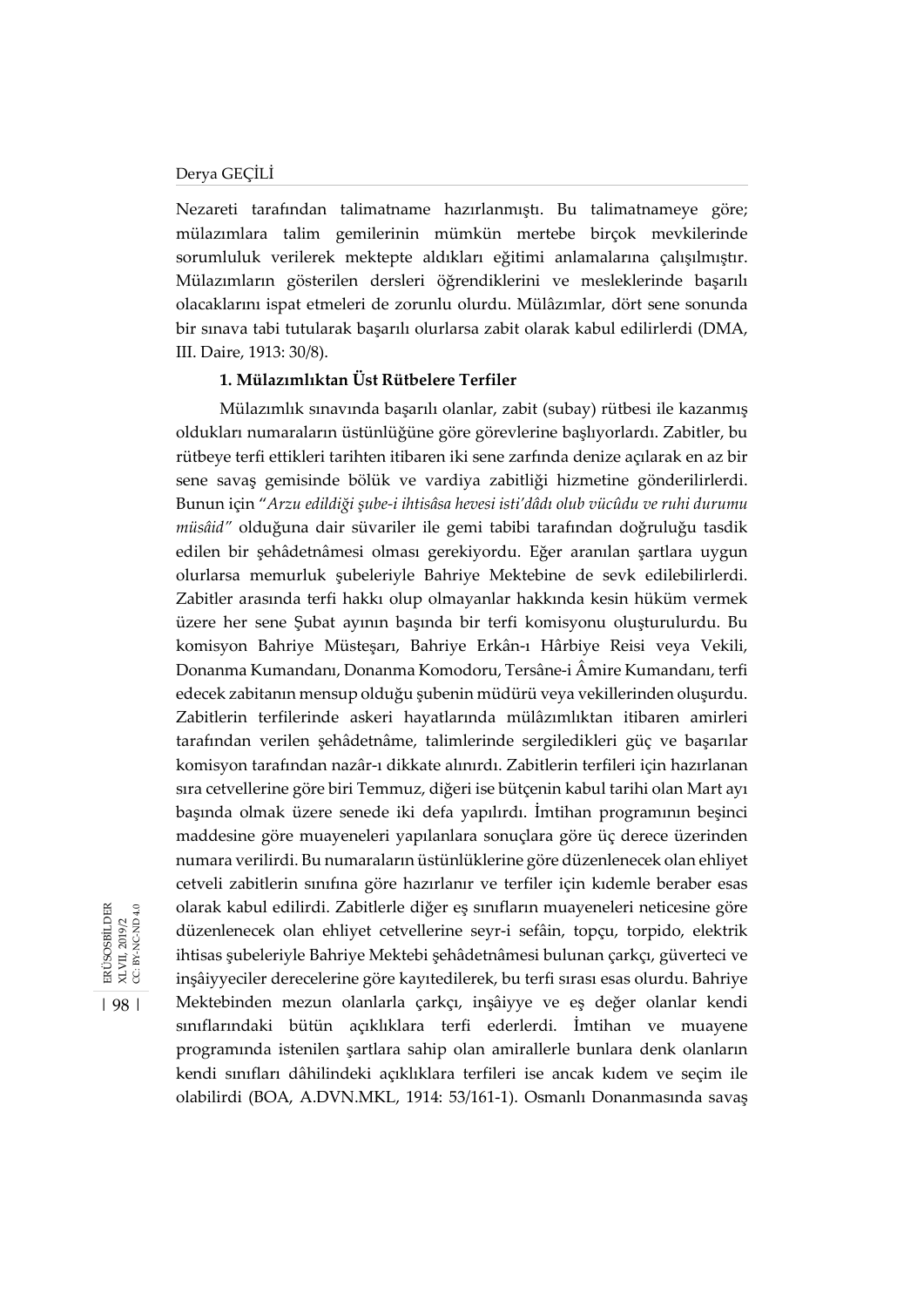gemilerinin çoğalmasına bağlı olarak yaşanan eksikliği ortadan kaldırabilmek için liva ve ferik amirallerin birlikleri birleştirilebilirdi. Gerekirse kıdem ve ehliyete göre ferik amirallik rütbesine sahip olanlara terfi verilirdi. Birinci ferik, amiral rütbesinde en az iki sene hizmetten sonra fevkalade hizmet göstermeye muvaffak olanlar ve yararlık gösterenler emekli edilirler ya da siyasi hizmete veya mülki hizmetle görevlendirilirlerse müşir amiral rütbesine terfi ettirilerek vazifelerine son verilirdi (BOA, A.DVN.MKL, 1914: 53/161-2)

## **2. Uzmanlık Şehâdetnâmesi**

Teknolojik alanda meydana gelen değişimler eğitimde de etkisini göstermişti. Askeri talebelerin yetiştirilmesi için sadece dört yıllık bir eğitimin yeterli olmadığı düşünülmüştü. Böylece, bazı alanlarda uzmanlaşma programları yapılarak eğitim seviyesi artırılmaya çalışıldı. Uzman veya mütehassıs, belirli bir programda yeterlilik kazanmış kimse için kullanılan unvandı (DMA, MV, 1914: 235/93-1). Başta, Osmanlı Devleti'nde uzmanlık eğitimi verilemediği için personel yurt dışına gönderilmişti (BOA, İ.MMS, 1914: 185/19-1-1). Askeri eğitim ile ilgili yapılan yeniliklerle birlikte Avrupa devletlerinin donanmalarında olduğu gibi Osmanlı Donanmasında da uzman yetiştirilmeye başlanmıştı (BOA, ŞD, 1914: 20/12-3-2). Osmanlı Donanmasında mütehassıs zabit (uzman subay) yetiştirilmesi hakkında, Bahriye Nezareti İkinci Dairesi tarafından "Mütehassısa Mahsus Nizamname layihası" adında kanunname hazırlanmıştı (BOA, İ.MMS, 1914: 185/19-3-1). 3 Haziran 1914 tarihinde Bahriye İkinci Dairesi ve Üçüncü Şubesinden Ahmed Murad Efendi'nin de katıldığı meclis görüşmelerinde layihanın amacı, maddeleri hazırlanarak uygulamaya geçirildi (BOA, İ.MMS, 1914: 185/19-2-1). Böylece, top, torpido, mayın, seyr-i sefain, elektrik, makine, inşaat, telsiz ve telgraf konularında şehâdetnâme (diploma) alan subaylar, eğitimlerine devam edebiliyorlardı (BOA, İ.MMS, 1914: 185/19-2-2). Bu nizamnameye sonradan tayyareciler ile denizaltıcılarında dâhil edilmesine karar verilmişti (BOA, ŞD, 1914: 20/12-1-1). Böylece, uzmanlık hizmetinde mülâzım, yüzbaşı, kıdemli yüzbaşı ve ihtiyaç duyulursa korvet kaptanı veya denk rütbelerde bulunan zabitler istihdam edilmişti. Zabitler seçilirken özellikle bu görevi yürütebilecek uygun askerler olmalarına özen gösterilirdi (BOA, ŞD, 1914: 20/12-6-1). Uzman olarak görevlendirilecek zabitlerde özellikle eğitim seviyeleri ve yeterlilikleri esas alınırdı (DMA, BN, 1917: 380/13820-66)

Avrupa'da torpido uzmanları, torpil, telsiz-telgraf ve elektrik kurslarına devam ederek şehâdetnâme alabiliyordu (BOA, İ.MMS, 1914: 185/19-4-1). Osmanlı Donanması zabitlerinin mektepte aldıkları eğitim, bunun için yeterli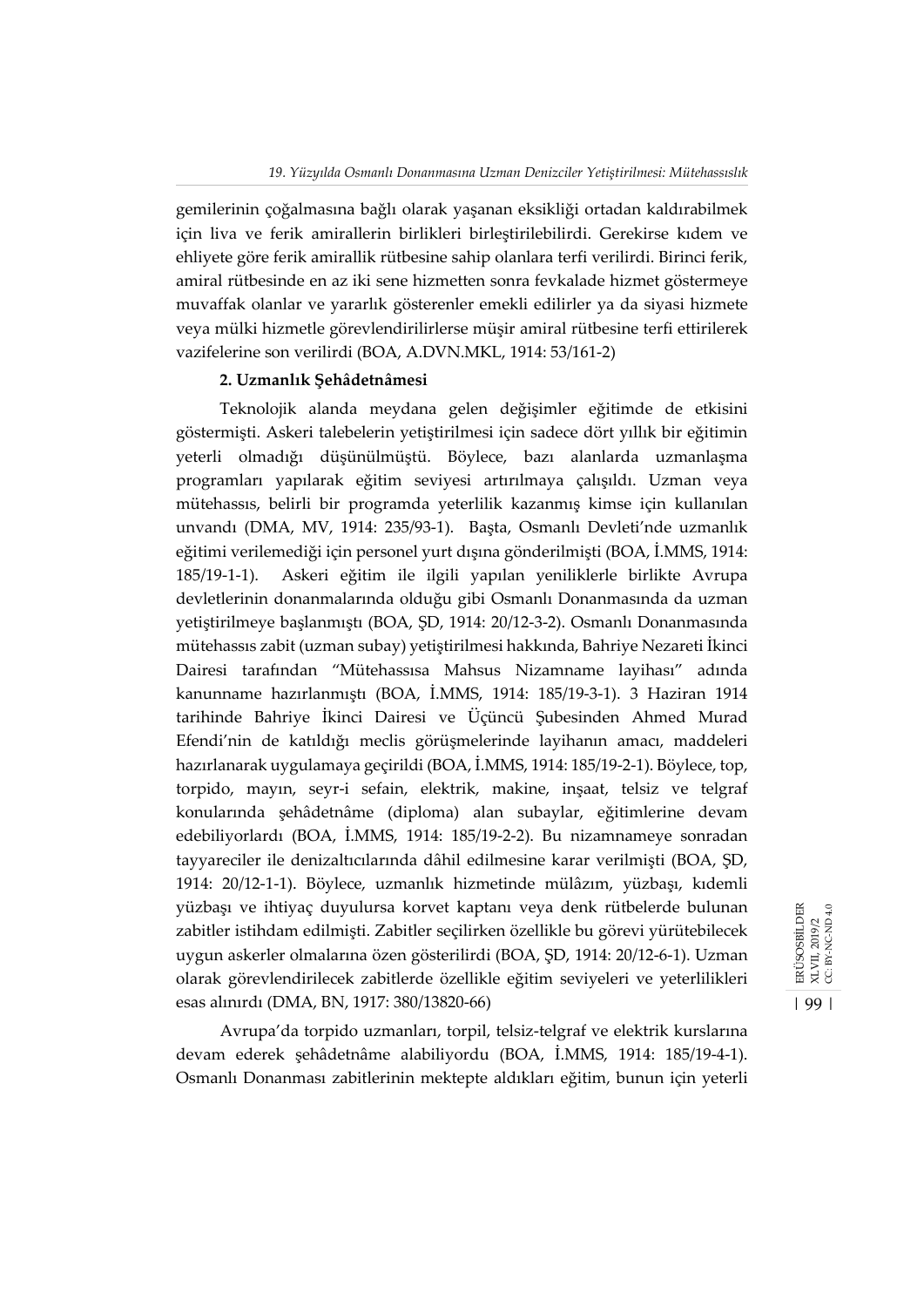### Derya GEÇİLİ

olmadığından torpido uzmanlarının sadece torpil (mayın) kursuna, elektrik uzmanlarının da telsiz-telgraf kursuna devam ederek şehâdetnâme almalarına karar verilmişti (BOA, ŞD, 1914: 20/12-4-2). Ancak, makine ve inşaat zabitlerinin faklı alanlarda uzmanlık almaları uygun bulunmamıştı. Sadece, ressamlığa yeterlilikleri olurlarsa tayyare ve denizaltıcılar gibi fazla tahsisat alabiliyorlardı (BOA, ŞD, 1914: 20/12-4-1). Deniz tayyareleri ve denizaltılar için uzmanlar genellikle güverte ve çarkçı sınıflarından seçilirlerdi. Torpido uzmanlarının da özellikle güverte sınıfından olmasına önem verilirdi. Güverte hizmetinde bulunan kamacılar ile torpidolarda görevli çarkçı zabitlerin yerlerine uzman yetişinceye kadar geçici olarak uzman kabul edilerek görevlerine devam etmişlerdi. Böylece, yeni uzmanlar yetiştikten sonra önceki görevlerine gönderilmişlerdi. Uzman işaret zabitleri de yine güverteciler arasında seçilmişti. Bu zabitler, telsiz telgrafın işaretleri ile ilgili cihazların kontrolünden sorumlu olurlardı (BOA, İ.MMS, 1914: 185/19-2-1). Elektrik uzmanları ise çarkçı zabitleri arasından belirlenirdi (BOA, İ.MMS, 1914: 185/19-4-2). Telsiz-telgrafın elektrik ile ilgili bölümlerinden dahi sorumlu olmuşlardı (BOA, ŞD, 20/12-3-1). Ancak, elektrik konularında yetiştirilmiş çarkçıların, asıl görevleriyle ilgili bilgilerine zarar vermemek için uzmanlık görevinde sadece, iki sene kadar istihdam edilirlerdi. Bu sürenin sonunda çarkçılık görevlerine geri dönüyorlardı (BOA, ŞD, 20/12-7-2). Makine ve inşaiye ressamlığı mesleklerinde bulunanlar için tam bir uzmanlık unvanı verilmemiş, ancak ressamlık için yetenekli olurlarsa tayyare ve denizaltıcılar gibi fazla tahsisat almışlardır (Düstur, 1914: Mütehassıs Zabitan-ı Bahriyeye Mahsus Nizamname, 754-756).

## **3. Uzmanların Dereceleri ve Maaşları**

Uzmanların bilgi ve becerilerini genişletmek amacıyla öğrenecekleri konular ve kurs programları önceden hazırlanarak Bahriye Nezaretine gönderilirdi (DMA, 1914: BD.R, 7/118-12). Eğitim birer saat olmak üzere haftada üç gün ve zorunlu olarak yapılırdı. Uzmanlık şehâdetnâmesi alabilmek için eğitim sonunda yapılacak imtihanlarda soruların en az % 50'sini yapmış olmaları şarttı (BOA, İ.MMS, 1914: 185/19-4-1). Bu kurslarda % 90 numara alanlara birinci derece şehâdetnâme, %75 numara ise ikinci derece ve % 50 den yukarı numara alanlara ise üçüncü derece Uzmanlık Şehâdetnâmesi verilirdi. Kurslara katılarak veya katılmayarak sınavlarda başarılı olup şehâdetnâme alanlar da uzman olarak kabul edilirdi. İkinci ve üçüncü derece şehâdetnâmeye sahip uzmanlar, görev yaptıkları gemi kumandanından aldıkları vesika ile yeterliliklerini ispat ederlerse terfi hakkı kazanırlardı (BOA, ŞD, 20/12-9-1). Uzmanlık kurslarından şehâdetnâme almaya yeterli olamayan zabitlerin sınav sonucu ortalaması %30'dan aşağı olmamak şartıyla tekrar kurs almalarına izin

ERÜSOSBİLDER<br>XLVII, 2019/2<br>CC. BY-NC-ND 4.0 ERÜSOSBİLDER CC: BY-NC-ND 4.0 XLVII, 2019/2

| 100 |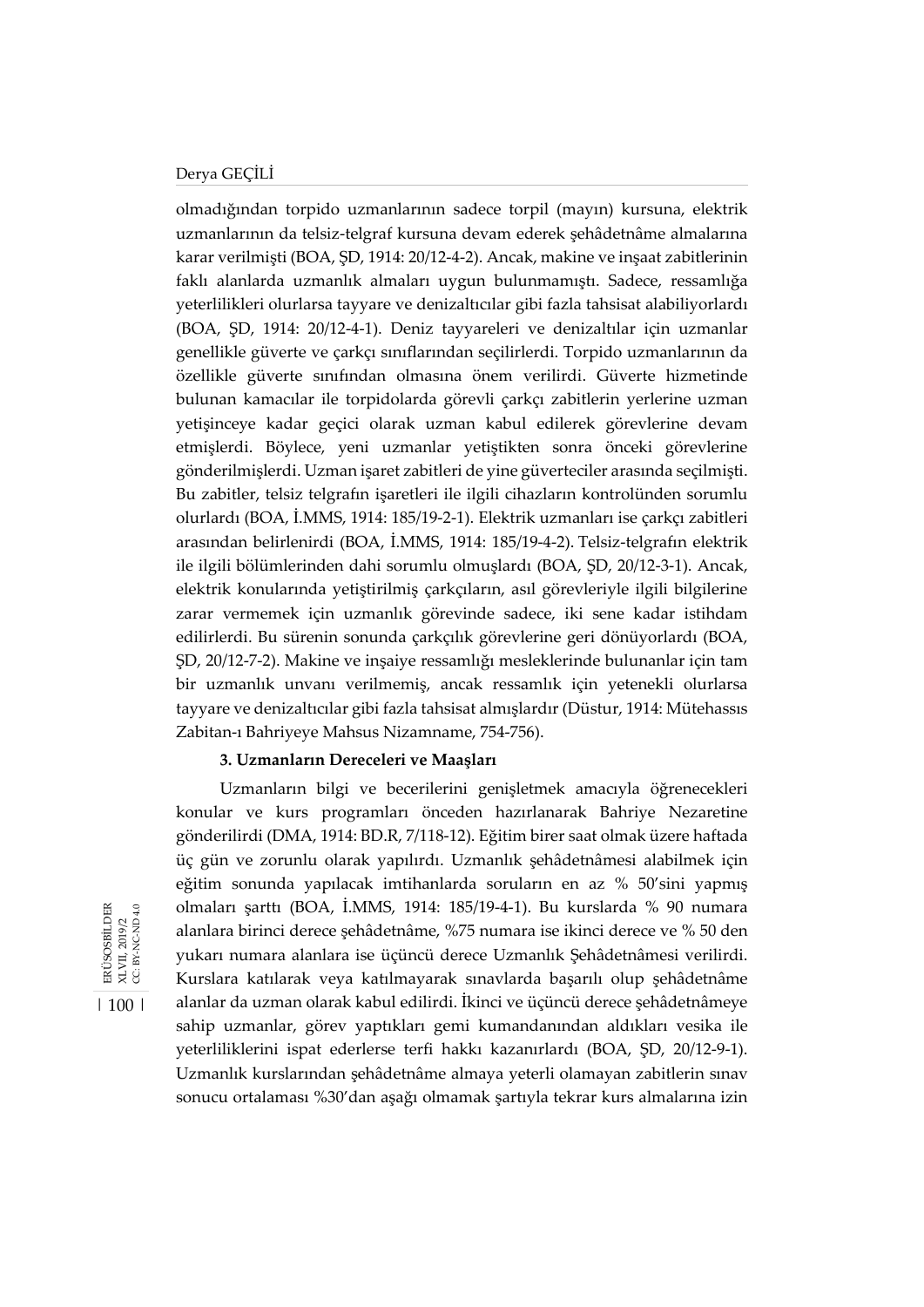#### *19. Yüzyılda Osmanlı Donanmasına Uzman Denizciler Yetiştirilmesi: Mütehassıslık*

verilirdi. Fakat ikinci sınavda da başarılı olamazlarsa, bu ikinci kurs süresi kıdeminden indirilirdi. Uzmanlara verilecek özel maaşın miktarı senelik bütçeye göre belirlenirdi (BOA, ŞD, 20/12-5-2). Birinci derece şehâdetnâme alanlara uzmanlık zammı olarak senelik bütçeye göre uygun görülen miktarın tamamını, ikinci dereceye bir mecidiye ve üçüncü dereceye ise bir mecidiyenin biraz daha azı verilirdi. Böylece, ikinci derece şehâdetnâmeye sahip olanlar, birinci dereceye sahip uzmandan 20 kuruş, üçüncü derece şehâdetnâmeye sahip olanlar ise birinci derece şehâdetnâmeli uzmanlardan 40 kuruş az maaş alıyordu. Deniz tayyareleri ile denizaltılarda görevli bulunan uzmanlara da yine şehâdetnâme derecelerine göre maaş verilirdi. Sadece, bu uzmanlara talim ve manevra zamanlarını içine alacak şekilde her saat için 20 kuruş daha fazla maaş ödenirdi (BOA, ŞD, 20/12-7-1). Ayrıca, Avrupalı devletlerinin donanmalarında doğrudan görev alarak ihtisas yapmış uzmanlarda şehâdetnâmelerinin derecesine göre maaş alıyordu. Birden fazla alanda uzmanlık şehâdetnâmesi kazananların maaşlarına ayrı ayrı zam yapılmaz, sadece birinden alabilirlerdi. Makine ve inşaat ressamları, uzmanlıklarını aldıktan sonra tayyareci ve denizaltıcılar gibi zamlı maaş alırlardı (BOA, ŞD, 20/12-4-1). Uzman olarak görevlendirilse de mesleki yetersizliği fark edilenlerin şehâdetnâmeleri ve zamlı maaşları hemen kesilirdi. Zabitler, uzmanlık şehâdetnâmesi aldıktan sonra başka görevlerde istihdam edilirlerse şehâdetnâmeleri muvazzaf (görevli) olarak kabul edilirdi. Muvazzafların uzmanlık unvanını kazanabilmesi için tekrar kurslara gitmeleri veya doğrudan sınavlara girmeleri zorunlu tutulmuştu. Sadece, korvet kaptanı veya denk rütbede bulunanlar, uzmanlık unvanını kazanmak için tekrar kurslara gitmezlerdi. Kurslarda görev yapan muallimler doğrudan uzman kabul edilerek maaşları zamlı olurdu (DMA, MV, 1914: 235/93-1). Uzmanlık şehâdetnâmesine sahip olup istihdam edilen muallimlerin maaşlarına 300 kuruş kadar zam yapılırdı (DMA, BN, 380/13820).

### **4. Yabancı Devletlerde Uzmanlık (Mütehassıslık) Kursları**

Avrupalı büyük devletlerin donanmalarında torpido uzmanları, torpidodan başka torpil, telsiz-telgraf ve elektrik kurslarına devam ederek şehâdetnâme alabilirlerdi. Avrupa'da zabitler, uzmanlık eğitimi sırasında kendilerinden talep olunan konular için yeterliliklerini hem doğrudan ve hem de alacakları şehâdetnâmeler ile kanıtlamalılardı. Uzmanların, şehâdetnâmelerini aldığı tarihten itibaren en az dört sene top, torpido, seyr-i sefain, telsiz-telgraf, mayın, elektrik mühendisleri ile makine ve inşaat ressamlığı mesleklerinde olanlar ise beş sene görevlerinde kalmazlarsa uzmanlıkları geçersiz kabul edilirdi. Korvet kaptanı ve eş rütbede bulunanlardan başka şehâdetnâmeleri geçersiz kabul edilenlerin uzmanlık

ERÜSOSBİLDER<br>XLVII, 2019/2<br>CC. BY-NC-ND 4.0 ERÜSOSBİLDER CC: BY-NC-ND 4.0 XLVII, 2019/2 | 101 |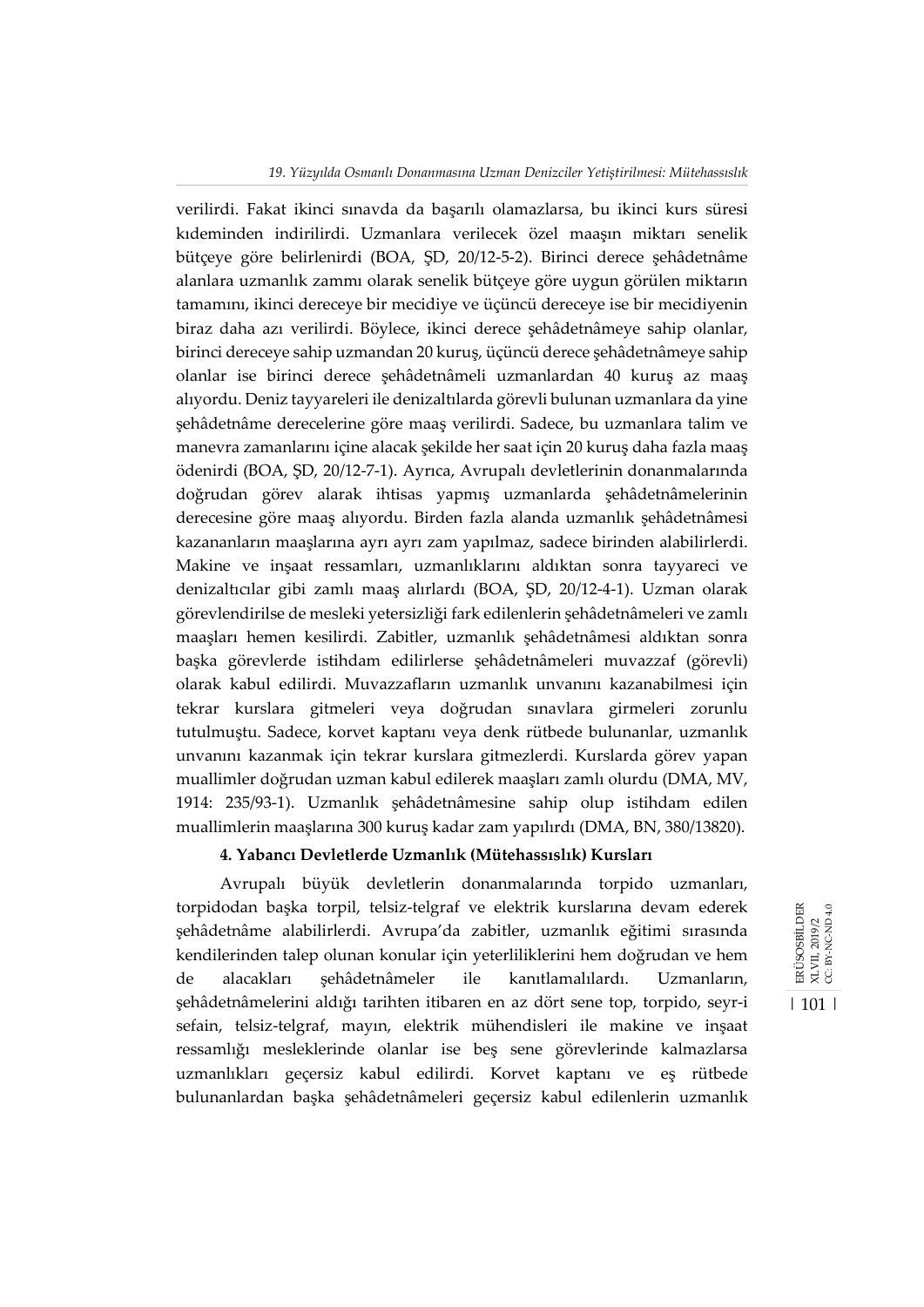| 102 |

ERÜSOSBİLDER<br>XLVII, 2019/2<br>CC: BY-NC-ND 4.0

ERÜSOSBİLDER XLVII, 2019/2 CC: BY-NC-ND 4.0 unvanını tekrar alabilmeleri için kurslara yeniden devam ederek sınava tabi tutulmaları zorunluydu. İhtisas kursuna tekrar katılmaz ve sınavdan geçemezler ise uzman oldukları vazifede geçici olarak istihdam edilirlerdi (DMA, BN, 1914: 380/13820-63).

Donanmanın yetişmiş eleman ihtiyacını karşılamak amacıyla Bahriye Nezareti tarafından yurt dışında ihtisas kurslarına ve tersanelerine zabitler gönderilirdi. Bahriye vekâletinden izin alarak yurtdışına çıkacak olan zabitler için pasaport nizamnamesi uygulamaya konulmuştu. Buna göre; Yurtdışına izinli olarak gidecek zabitin en yakın mevkideki Türk sefaretine veya şehbenderliğine kimliklerini, adreslerini 24 saat zarfında bildirmesi gerekiyordu. Zabit, Türk toprakları dışında sivil elbiseyle seyahat etmeli, özel yerlerde ise resmi elbisesini giymeliydi. Ayrıca Bahriye Nezareti tarafından verilen vesikasını sefarete vererek bulunduğu yerin askeri kumandanlığında mensup olduğu hükümeti ve seyahat sebebini bildiriyordu (BOA, A.DVN.MKL, 25/25). Yabancı devletlerin bir aylık ihtisas kursları ve tersanelerine gönderilen zabitlerin gitmiş oldukları devletin uzmanlık şartlarına sahip olmaları gerekiyordu. Zabitler, bir ay boyunca doğrudan eğitim alırlardı. Bu süre zarfında tahsillerine zarar gelmeyecek şekilde askeri talimlerde yapıyorlardı (BOA, ŞD, 1914: 20/12-1-2). Uzmanlık alanları ile ilgili konular hakkında yapılan sınavlarda başarılı olmaları zorunlu tutulurdu. Bu eğitim sırasında devlet hizmetinde bulundukları süre boyunca askeri hizmetten de tecil edilmişlerdi. Zabitlerin eğitimleri boyunca verilecek maaşlar hakkında Maliye Meclisi tarafından bir düzenleme yapılmıştı (DMA, BN, 1914: 380/13820-67). Buna göre; yurtdışına gidişleri, yolculuk, yemek ihtiyaçları ve kalacakları yerlere kadar bütün masrafları birinci sınıf ücreti olarak karşılanırdı (DMA, BN, 1914: 380/13820-66). Zorunlu ihtiyaçlarına ek olarak ayrıca, 1.700 kuruş daha ödenirdi (BOA, ŞD, 1914: 20/12-2-2). Bir aylığına yurtdışına gönderilecek olanlara rütbeleri nazari dikkate alınmadan her türlü masrafları için 3.000 kuruş tahsisat verilirdi (BOA, ŞD, 1914: 20/12-8-2). Amerika'ya gönderilecek olanların tahsisatları ise 6.000 kuruş oluyordu (BOA, ŞD, 1914: 20/12-6-2). Yurtdışındaki eğitim programlarında başarılı olanlar, kendi alanlarıyla ilgili uzmanlaşarak geri dönüyorlardı. Büyük devletlerin donanmalarına doğrudan giderek torpido, topçuluk, seyr-i sefain, işaret, denizaltı, deniz tayyareleri ile elektrik (telsiz, telgraf dâhil olduğu halde) bölümlerinden birinde ihtisas yapmış zabitlere şehâdetnâmelerinin derecelerine göre maaşlarına da zam yapılırdı ((BOA, ŞD, 1914: 20/12-1-2).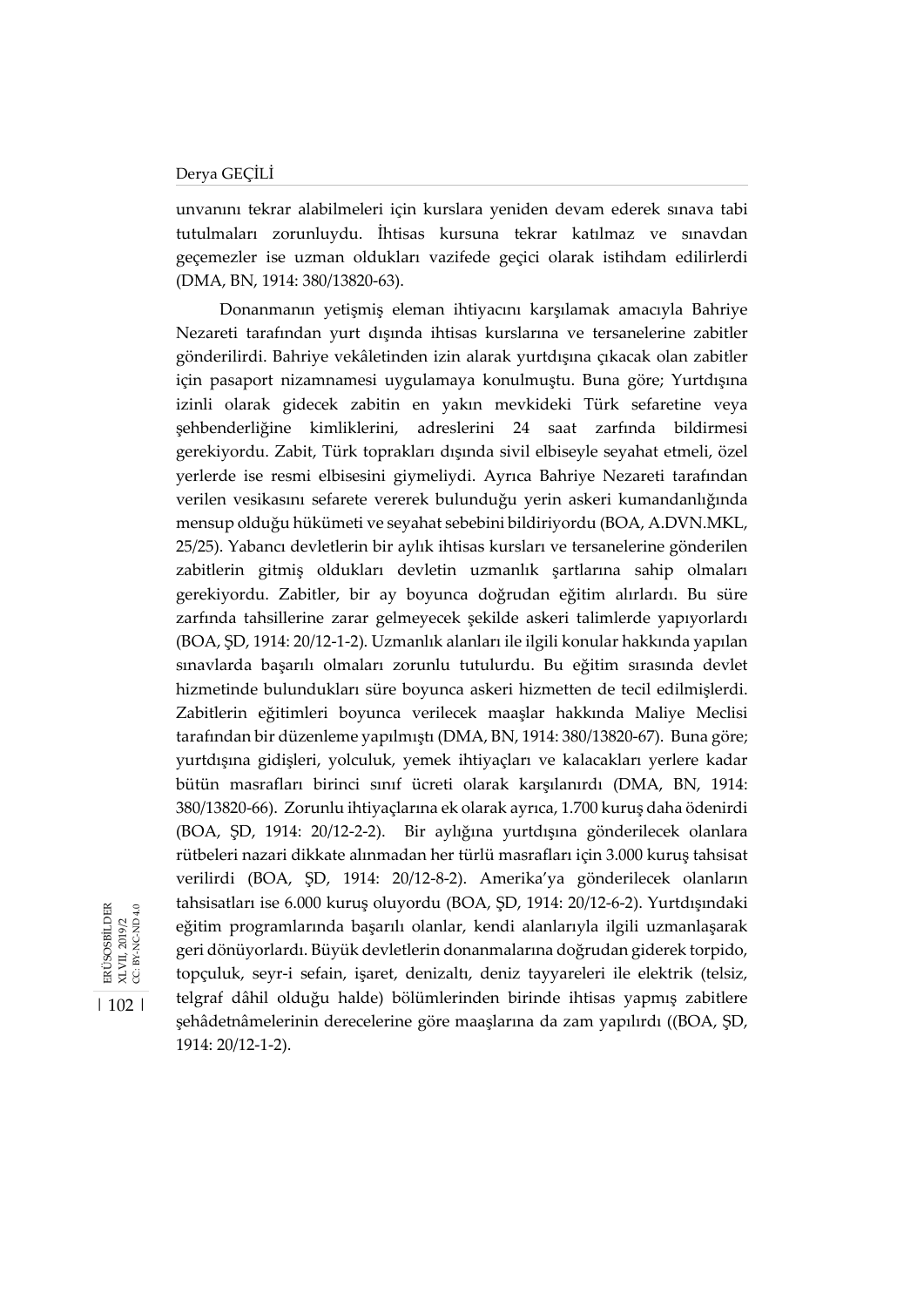#### **B. Mütehassıslık Nizamnamesinde Yapılan Değişiklikler**

Bahriye Zabitanı Terfi Nizamnamesi hakkında yapılan resmi bir yazıya göre; "bu nizamname çok karışıktır. Terfi için pek çok imtihânlar olduğu gibi bunlar denizdeki hizmetin ifası için ihtiyaçları yeteri kadar karşılamayacaktır. Bu gibi nizamnamelerde nazarı dikkate alınan maksat layık ve değerli zabitanın iyi bir intizam dairesi çerçevesinde terfilerinin teminidir. En iyi terfi, denizde mükemmel olarak ifa edilmiş olan hizmetten sonra verilebilir. Denizde doğrudan bazı imtihanlar yapılmalı ve başarılı olanlara da mükâfat verilmelidir. Yeni nizamname hükümet tarafından tasvip edilip, bütün zabitana ilan edilinceye kadar terfiler zabitanın hizmet süresine göre tanzim edilmelidir. Zabitler hakkında icra edilecek terfiler bilhassa denizde hizmet gözetilerek yapılmalıdır. Bahriye zabitanının emeklilik ve istifası hakkındaki nizamnamenin de incelenmesi gereklidir. Zabitanın rütbe alması, tayini, terfisi ve emekliliğine Bahriye Nezaretinin yardımcı olması tabi ki zorunludur. Topçuluk gibi herhangi bir konuda mütehassıs olarak yetişen ve ecnebi donanmalarında vazife ifa etmiş olanlar ecnebi lisanını öğrenmelidir. Böylece o mahallin telsiz, telgraf veya seyr-i sefâine ait kurslarından da istifade edebilir." (DMA, BN, 1914: 99/2177) Terfiler hakkında yapılan bazı eleştiriler üzerine Mütehassıslık Nizamnamesinde de bazı düzenlemeler yapılmıştır. Nizamnamede uzmanlık süresi için dört ve beş sene olarak ifade edilen sekizinci madde doğrudan dört sene olarak değiştirilmiştir. Uzmanın görevinde yetersizliği görülürse, hemen görevinden alınarak şehâdetnâmesi geçersiz oluyordu. Bir süre sonra uzmanlıktan ayrılanların maaşlarına verilen tahsisatın kaldırılacağına dair bir madenin ilave edilmesine karar verilmişti. Uzmanların asıl görevlerindeki bilgilerine zarar vermemek için uzman olarak iki sene kadar istihdam edilirlerdi (BOA, İ.MMS, 185/19-2-1). Bu sürenin sonunda subay olarak görevlerine geri dönüyorlardı. Uzmanları, diğer subaylardan ayırabilmek için Bahriye Salnamesindeki kayıtların hizasına uzman oldukları sınıfın ilk harfi ile şehâdetnâmesinin derecesi yazılırdı. Böylece, birinci ise üç (3), ikinci ise 2 (iki), üçüncü ise 1 (bir) yıldız işareti konulurdu (BOA, ŞD, 20/12-8-1).

28 Haziran 1914 tarihli Bahriye Nezaretinin yazısına göre; uzmanlık kursları için İngiltere'ye siparişi verilen kitap, alet, araç ve gereçler hakkında incelemeler yapılmıştı. Bu incelemeler sonunda eşyalarda bazı değişiklikler yapılarak listeler yeniden hazırlanmıştı (BOA, ŞD, 20/12-7-2). Ayrıca, bu malzeme listelerinde özellikle fiyatların esas alınmasına başlanmıştı (BOA, HR.SFR, 1914: 704/36-1-1). Uzman, şehâdetnâmesini aldıktan sonra yaklaşık dört sene doğrudan mesleki hizmette bulunursa şehâdetnâmesi geçersiz oluyordu. Uzmanlık şehâdetnâmesine uygun olduğu kabul edilen bu gibi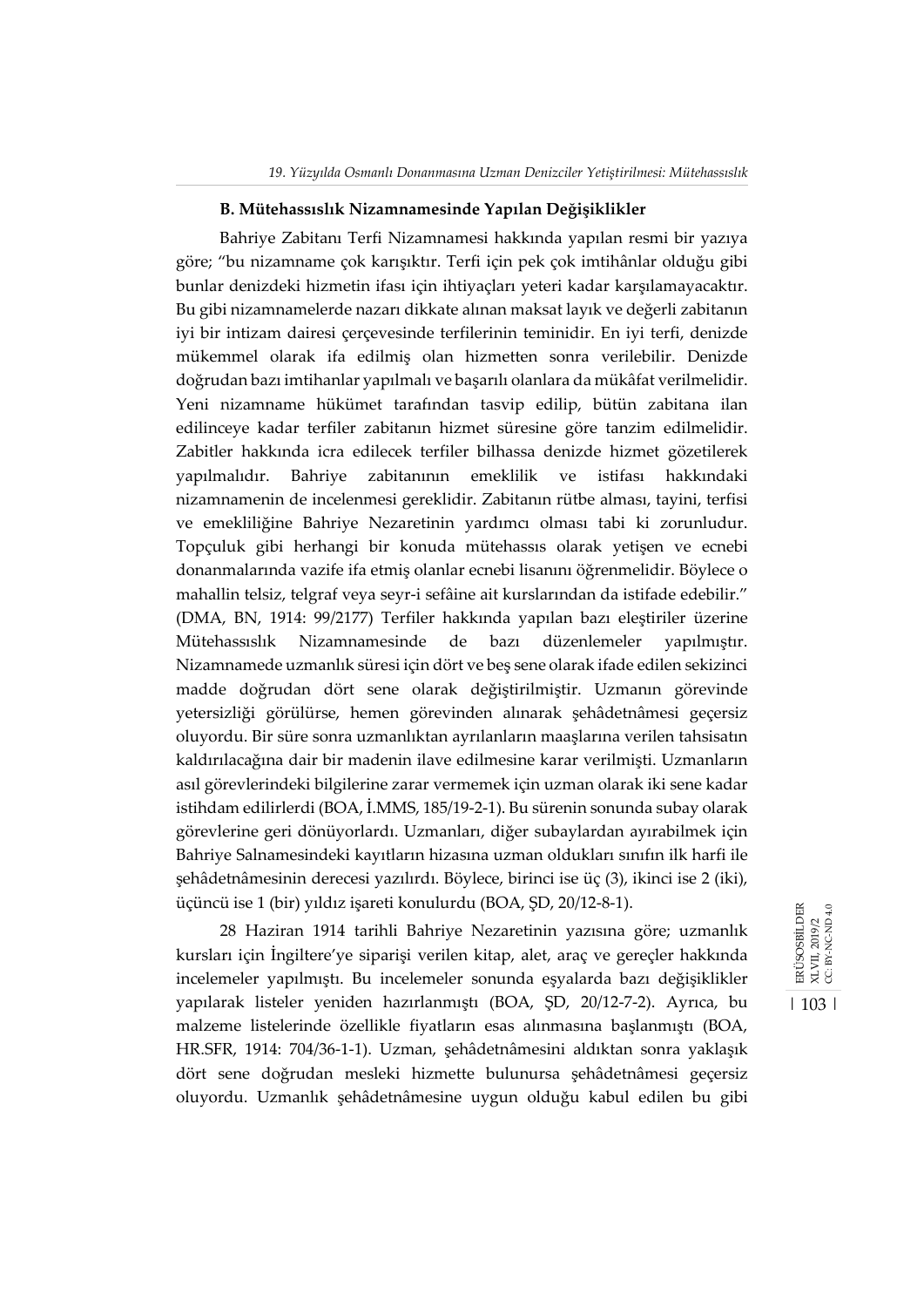zabitlerin, uzmanlık unvanını tekrar kazanabilmeleri için kurslara giderek veya doğrudan sınava tabi tutulmalarına karar verilmişti (BOA, ŞD, 1914: 20/12-5-1).

Askeri emeklilik ve istifa kanunun 50. maddesine göre gerek askeri mekteplerde eğitimle ve gerekse gönüllü veya kura ile donanmada görevli uzman zabitler, 15 sene askeri hizmetlerini tamamladıktan sonra istifa edebiliyorlardı (BOA, ŞD, 18/5-1-1). Ancak 15 seneden önce istifa etmek isteyenlerin mektepte bulundukları süre zarfında devlet tarafından yapılan bütün masrafı tamamen ödemeleri zorunlu tutulmuştu. Sadece, gönüllü olarak askeriyeye girip subay olanlarla doğrudan doğruya eğitim alarak girenler hakkında nasıl bir muamele yapılacağı belirsiz bir durum olmuştu (BOA, ŞD, 20/12-2-1).

#### **Sonuç**

Osmanlı Donanmasında zırhlı gemiler ve torpidoların kullanılmaya başlaması ile uzman personele ihtiyaç duyulmuştu. Bahriye Mektebinde yetiştirilen talebeler, ilk önce mülazım olarak görevlendirilmişlerdi. Mülazımlığın temel amacı, görevlerini mükemmel yaparak, ihtiyaçları tam olarak karşılayabilecek şekilde yetiştirilmelerini sağlamaktı. Mülazımlık süresini tamamlayan zabitlerin harp silahlarıyla ilgili değişiklikler ve yeni mesleki gelişmeler hakkında bilgi sahibi olmaları gerekiyordu. Zabitlerin savaşlara tecrübe kazanmış olarak gidebilmeleri, ancak kurslarda önceden ders almış olmalarıyla mümkündü. Ayrıca, mesleklerinde tecrübe elde ederek çalışabilmeleri, maharet kazanıp işle ilgili bilgi kazanabilmeleri önemli ve gerekliydi. Bu nedenle donanma bünyesinde eğitim sisteminin gelişmesiyle birlikte edinilen bilgi ve becerileri tamamlamak amacıyla çeşitli kurslar açılmaya başlamıştı. Bu kursların herhangi birinde başarı kazananlar başka bir kursa devam ederek uzman oluyor, böylece donanmaya elverişli bilgi sahibi zabitler yetiştiriliyordu. Bununla beraber uzmanlık eğitiminin mükemmel olması durumunda rütbelerine kıdem zammı gibi mükâfatlardan da istifade edebiliyorlardı. Savaş gemilerinin özellikleri hakkında son derece başarılı ve bilgi sahibi olarak bunlardan hakkıyla istifade edebilmek uzun zaman eğitim almak ve deneyim kazanmakla mümkündü. Böylece, Osmanlı Donanmasında bunun farkına varılması üzerine uzmanlık rütbesi ile donanma zabitlerinin mükemmel bir şekilde yetiştirilmesine çalışılmıştır.

XLVII, 2019/2<br>CC: BY-NC-ND 4.0 ERÜSOSBİLDER ERÜSOSBİLDER CC: BY-NC-ND 4.0 XLVII, 2019/2

| 104 |

紫 紫 紫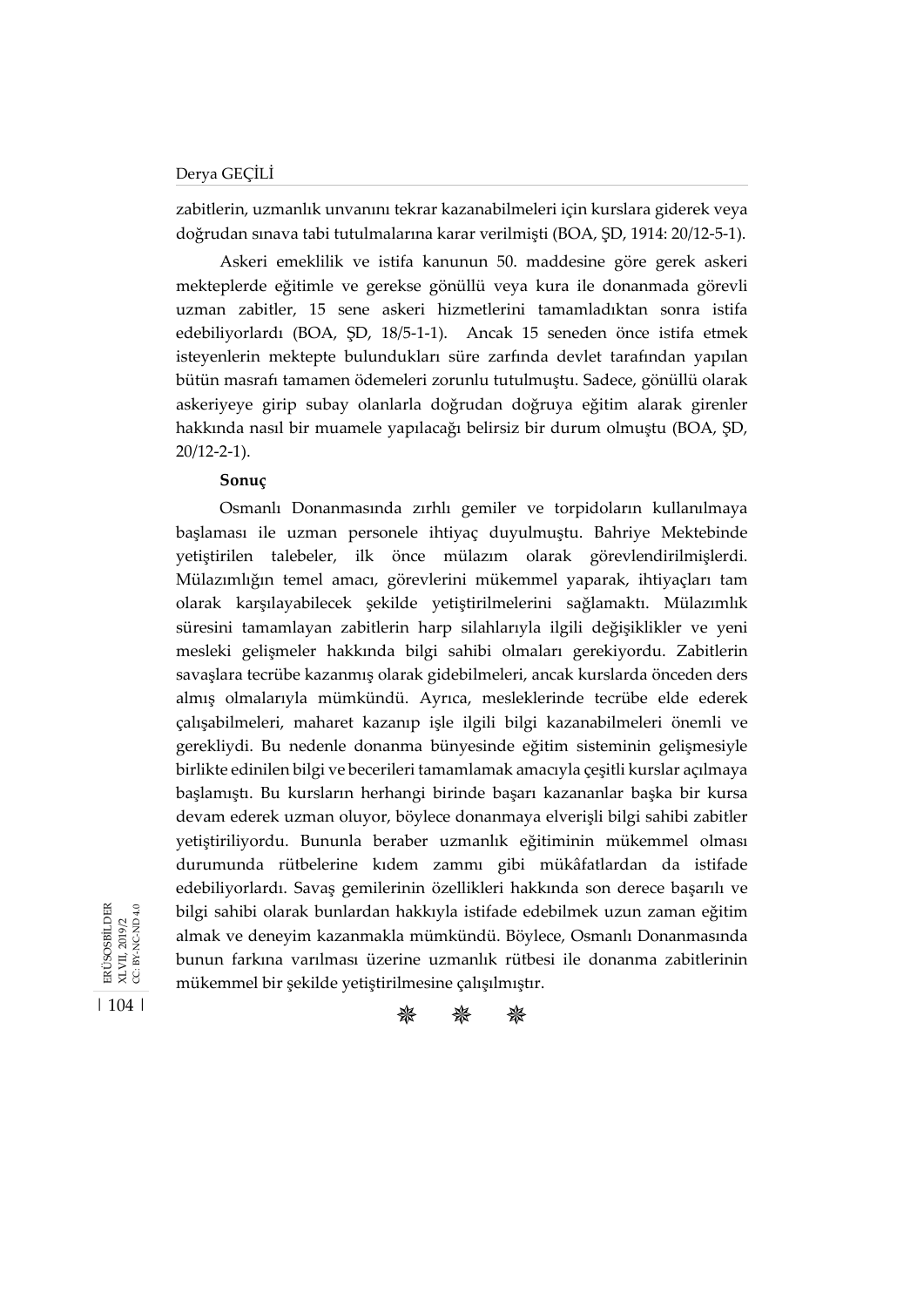## **KAYNAKÇA**

## **Başbakanlık Osmanlı Arşivi (BOA)**

Sadaret Divan Mukavelenameler (A.DVN.MKL), 25/25, 53/16-1, 53/16-2.

- Şura-yı Devlet (ŞD), 20/12-1-1, 20/12-1-2, 20/12-2-1, 20/12-2-2, 20/12-3-1, 20/12-3- 2, 20/12-4-1, 20/12-4-2, 20/12-5-2, 20/12-6-1, 20/12-6-2, 20/12-7-1, 20/12-7-2, 20/12-8-1, 20/12-8-2, 20/12-9-1, 20/12-9-2, 23/13-1-2, 18/5-1-1.
- İrade Meclis-i Mahsus (İ.MMS), 185/19-1-1, 185/19-2-1, 185/19-2-2, 185/19-3-1, 185/19-3-2, 185/19-4-1, 185/19-4-2, 170/25.

Maliye Vekaleti (MV) 235/93-1, 235/93-2.

### **Deniz Müzesi Arşivi (DMA)**

- Bahriye Nezareti (BN), 380/13820, 380/13820-63, 380/13820-66, 380/13820-67, 380/13820-64, 85/171, 99/2177-3, 99/2177-4.
- Bahriye Dairesi Riyaseti (BD.R), 12/220, 118/12, 7/118-12.

III. Daire, 30/8.

## **Diğer Kaynaklar**

- Düstur, İkinci Tertip, C. 6, Numara 320, "Mütehassıs Zabitan-ı Bahriyeye Mahsus Nizamname", 14 Zilhicce 1311, 24 Zilhicce 1332, Dersaadet Matbaa-i Amire 1334 (1918).
- Güverte Mühendislerinin Mekteb-i Bahriyenin Dördüncü Sınıfında Kurslarda ve Donanmada Suret-i Tahsilleri Hakkında Talimatname, Matbaa-i Bahriye, 1333 (1917).
- Güverte Deniz Talebesinin Talim Sefinesinde Suret-i Tahsil ve Tedrisleri Hakkında Talimatname, Matbaa-i Bahriye, 1334 (1918).

Mecmua-i Fünun-ı Bahriye, Cilt.15, Cüzi.6, Bahriye Matbaası, Ağustos 1319.

ERÜSOSBİLDER<br>XLVII, 2019/2<br>CC. BY-NC-ND 4.0 ERÜSOSBİLDER CC: BY-NC-ND 4.0 XLVII, 2019/2 | 105 |